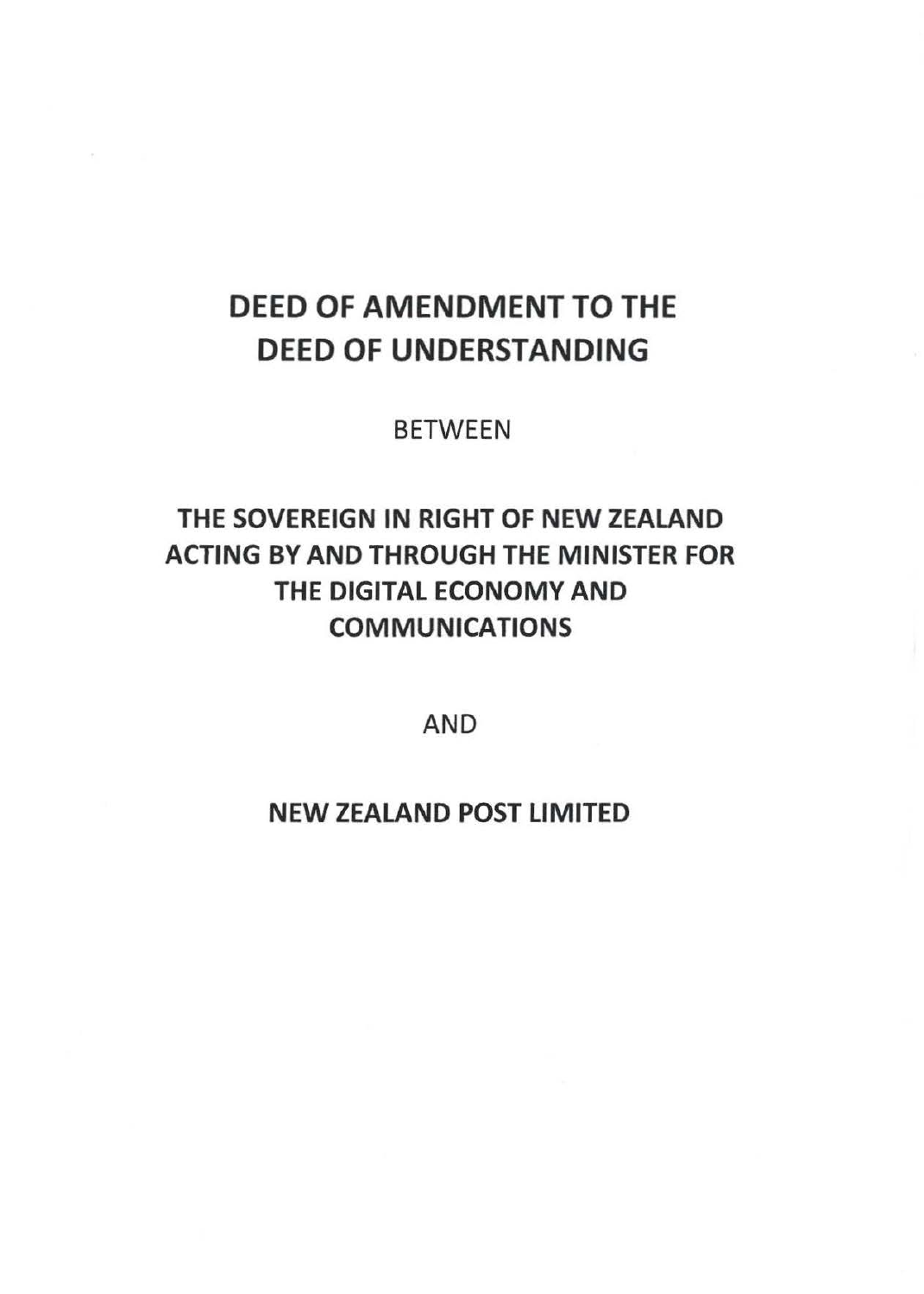#### **DEED OF AMENDMENT**

#### **BETWEEN**

THE SOVEREIGN IN RIGHT OF NEW ZEALAND, acting by and through the Minister for the Digital Economy and Communications **(the Minister)** 

#### **AND**

NEW ZEALAND POST LIMITED, a duly incorporated company having its registered office at Ground Floor, 7WQ, 7 Waterloo Quay, Wellington **(New Zealand Post).** 

#### **BACKGROUND**

- A The Minister (previously the Minister for Broadcasting, Communications and Digital Media) and New Zealand Post are parties to a Deed of Understanding dated 17 February 1998 (as amended and restated on 12 December 2013 and as amended on 30 October 2018) between the Crown and New Zealand Post, that records the universal service obligations which New Zealand Post provides in respect of Basic Postal Items (Restated Deed).
- B The Government of New Zealand was to have completed a review of the Restated Deed by 1 March 2021. The Minister and New Zealand Post wish to record their agreement to amend that review date as set out in this deed.

#### **AGREED TERMS**

- 1 **DEFINED TERMS AND INTERPRETATION**
- 1.1 In this deed:
	- (a) **Deed** means this deed of amendment.
	- (b) **Effective Date** means the date this Deed is executed.
- 1.2 Unless the context otherwise requires, capitalised terms used but not defined in this Deed have the meanings given to them in the Restated Deed.

#### 2 **AMENDMENT**

- 2.1 With effect on and from the Effective Date, the parties agree that:
	- (a) Clause 2 of the Restated Deed is amended by deleting it in its entirety and replacing it with the following:

*"The Government shall complete a review of the terms of this deed by no later than 30 June 2024."*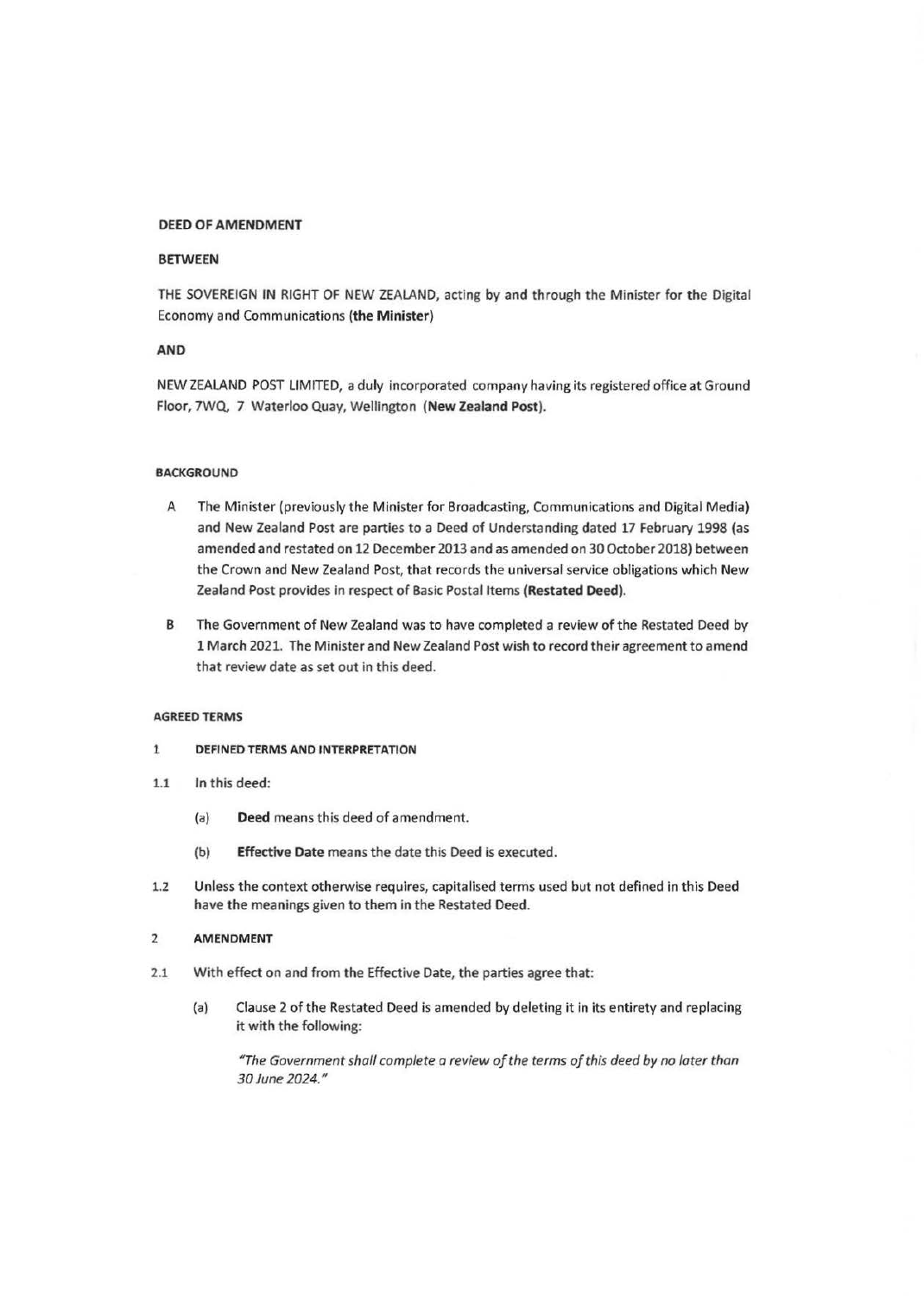- (b) the Restated Deed, as amended, is confirmed and remains in full force and effect; and
- (c) they will comply with, and are bound by, the Restated Deed as amended.
- 2.2 This Deed may be executed in any number of counterparts (including scanned and emailed copies). So long as each party has received a counterpart signed by the other party, the counterparts together shall constitute a binding and enforceable agreement.